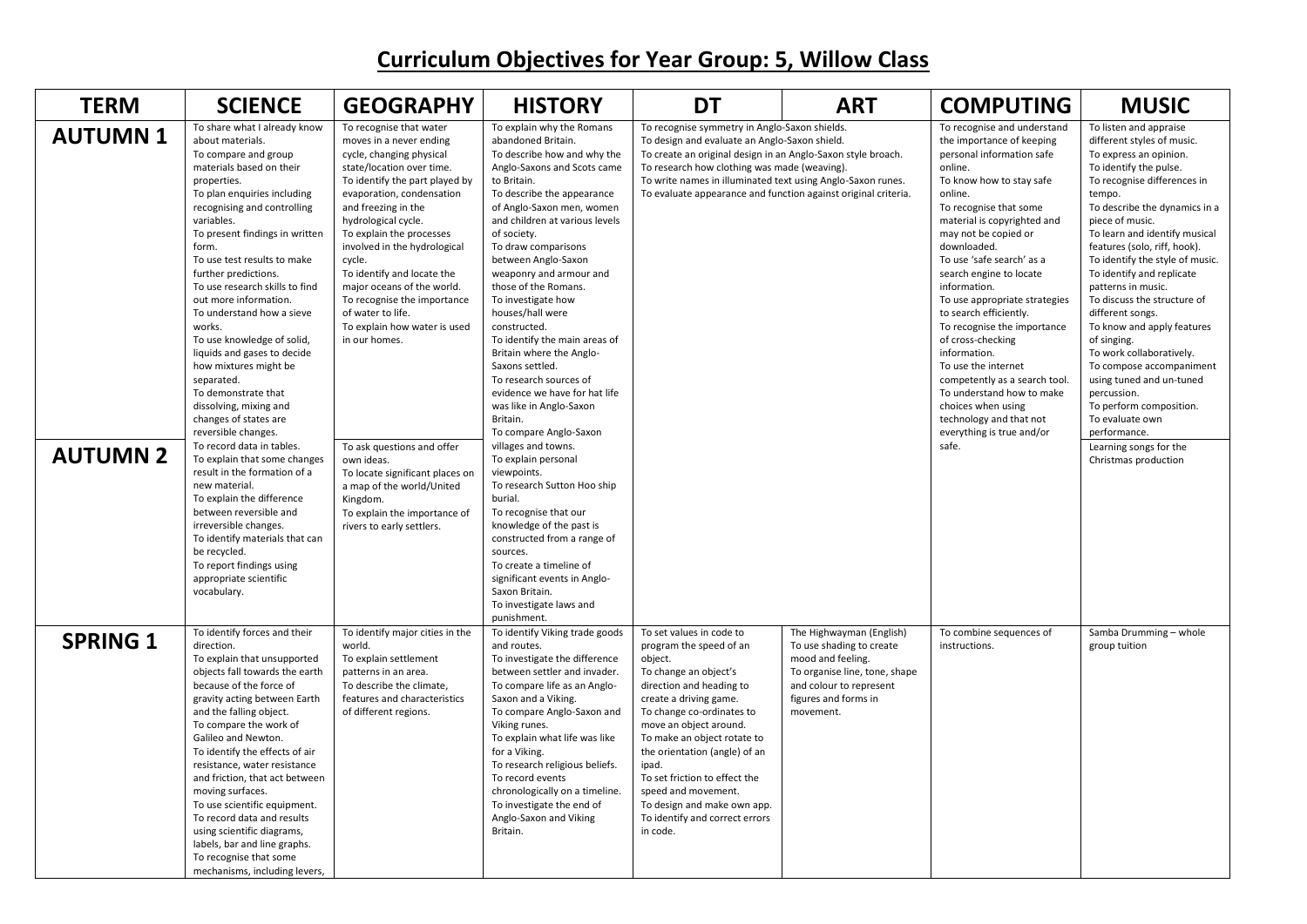|                 | pulleys and gears, allow a<br>smaller force to have a                                                                                                                                                                                                                                                                                                                                                                                                                                                                                                   |                                                                                                                                                                                                                                                                                                                                                                                                                                                       |                                                                                                              |                                                                                                                                                                                                                                                                                                      |                                                                 |                                                                                                                                                                                                      |                                                                                                                                                                                                                                                                                                                                                                                                                                                              |
|-----------------|---------------------------------------------------------------------------------------------------------------------------------------------------------------------------------------------------------------------------------------------------------------------------------------------------------------------------------------------------------------------------------------------------------------------------------------------------------------------------------------------------------------------------------------------------------|-------------------------------------------------------------------------------------------------------------------------------------------------------------------------------------------------------------------------------------------------------------------------------------------------------------------------------------------------------------------------------------------------------------------------------------------------------|--------------------------------------------------------------------------------------------------------------|------------------------------------------------------------------------------------------------------------------------------------------------------------------------------------------------------------------------------------------------------------------------------------------------------|-----------------------------------------------------------------|------------------------------------------------------------------------------------------------------------------------------------------------------------------------------------------------------|--------------------------------------------------------------------------------------------------------------------------------------------------------------------------------------------------------------------------------------------------------------------------------------------------------------------------------------------------------------------------------------------------------------------------------------------------------------|
| <b>SPRING 2</b> | greater effect.<br>To describe the Sun, Earth<br>and Moon as approximately<br>spherical objects.<br>To use the idea of the Earth's<br>rotation to explain day and<br>night.<br>To describe the movement of<br>the Earth relative to the Sun<br>in the solar system.<br>To discover the phases of the<br>moon.<br>To know the position of the<br>planets.                                                                                                                                                                                                | To identify and locate major<br>mountain ranges of the<br>world.<br>To locate places on a globe<br>and world maps.<br>To identify images of<br>different locations.                                                                                                                                                                                                                                                                                   | To research and record<br>important events in the space<br>race.<br>To record events<br>chronologically.     | To replicate the work of a famous artist using a variety of<br>media.<br>To use scanned images and alter them to create art.                                                                                                                                                                         | To research pop art artists - Lichtenstein, Hockney and Warhol. | To use scanned images and<br>alter them to create art.                                                                                                                                               |                                                                                                                                                                                                                                                                                                                                                                                                                                                              |
|                 | To research planets within<br>our solar system.<br>To understand the<br>arrangement of stars in<br>constellations.                                                                                                                                                                                                                                                                                                                                                                                                                                      |                                                                                                                                                                                                                                                                                                                                                                                                                                                       |                                                                                                              |                                                                                                                                                                                                                                                                                                      |                                                                 |                                                                                                                                                                                                      |                                                                                                                                                                                                                                                                                                                                                                                                                                                              |
| <b>SUMMER 1</b> | To describe the changes as<br>humans develop to old age.<br>To explain the difference<br>between a life cycle and a<br>timeline.<br>To describe the differences in<br>the life cycle of a mammal, an<br>insect, an amphibian and a<br>bird.<br>To investigate different<br>habitats.<br>To investigate camouflage<br>patterns.<br>To report findings from<br>enquiries.<br>To present findings in oral<br>and written forms.                                                                                                                            | To locate a region on a map.<br>To explain how a place has<br>changed over time.<br>To research how land was<br>reclaimed.<br>To investigate how The Fens<br>were created.<br>To describe physical features.<br>To use four and six-figure grid<br>references, symbols and keys<br>(including the use of<br>Ordinance Survey Maps).<br>To describe the effect of<br>human geography on the<br>Fens.<br>To recognise the<br>consequences of drought in | To ask questions about a local<br>area.<br>To research who was<br>involved with the draining of<br>the Fens. | To research natural artist - Goldworthy, Nils Udo<br>To work collaboratively to design and create a piece of natural<br>art.<br>To research recycled artist - Michelle Reader, David Edgar<br>To use recycled materials to create a sculpture.<br>To use a range of tools and equipment competently. |                                                                 | To learn how to make and<br>use random numbers in your<br>apps.<br>To code a game that uses<br>random numbers to move<br>objects in random directions.<br>To write code and explain<br>how it works. | To listen and appraise<br>different styles of music.<br>To express an opinion.<br>To identify the pulse.<br>To recognise differences in<br>tempo.<br>To describe the dynamics in a<br>piece of music.<br>To learn and identify musical<br>features (solo, riff, hook).<br>To identify the style of music.<br>To identify and replicate<br>patterns in music.<br>To discuss the structure of<br>different songs.<br>To know and apply features<br>of singing. |
| <b>SUMMER 2</b> | To investigate the processes<br>that take place in<br>germination.<br>To investigate the structure<br>of single and composite<br>flowers.<br>To identify the reproductive<br>parts of a flower.<br>To explain the importance of<br>insects in pollination.<br>To explore and discuss the<br>ways in which seeds are<br>dispersed.<br>To explore how plants have<br>adapted to different<br>environments.<br>To plan and carry out an<br>investigation, recognising and<br>controlling variables.<br>To record data and results,<br>drawing conclusions. | some regions of the world.<br>To investigate the impact of<br>weather patterns in another<br>part of the world.                                                                                                                                                                                                                                                                                                                                       |                                                                                                              |                                                                                                                                                                                                                                                                                                      |                                                                 |                                                                                                                                                                                                      | To work collaboratively.<br>To compose accompaniment<br>using tuned and un-tuned<br>percussion.<br>To perform composition.<br>To evaluate own<br>performance.<br>To write lyrics with a<br>message.                                                                                                                                                                                                                                                          |